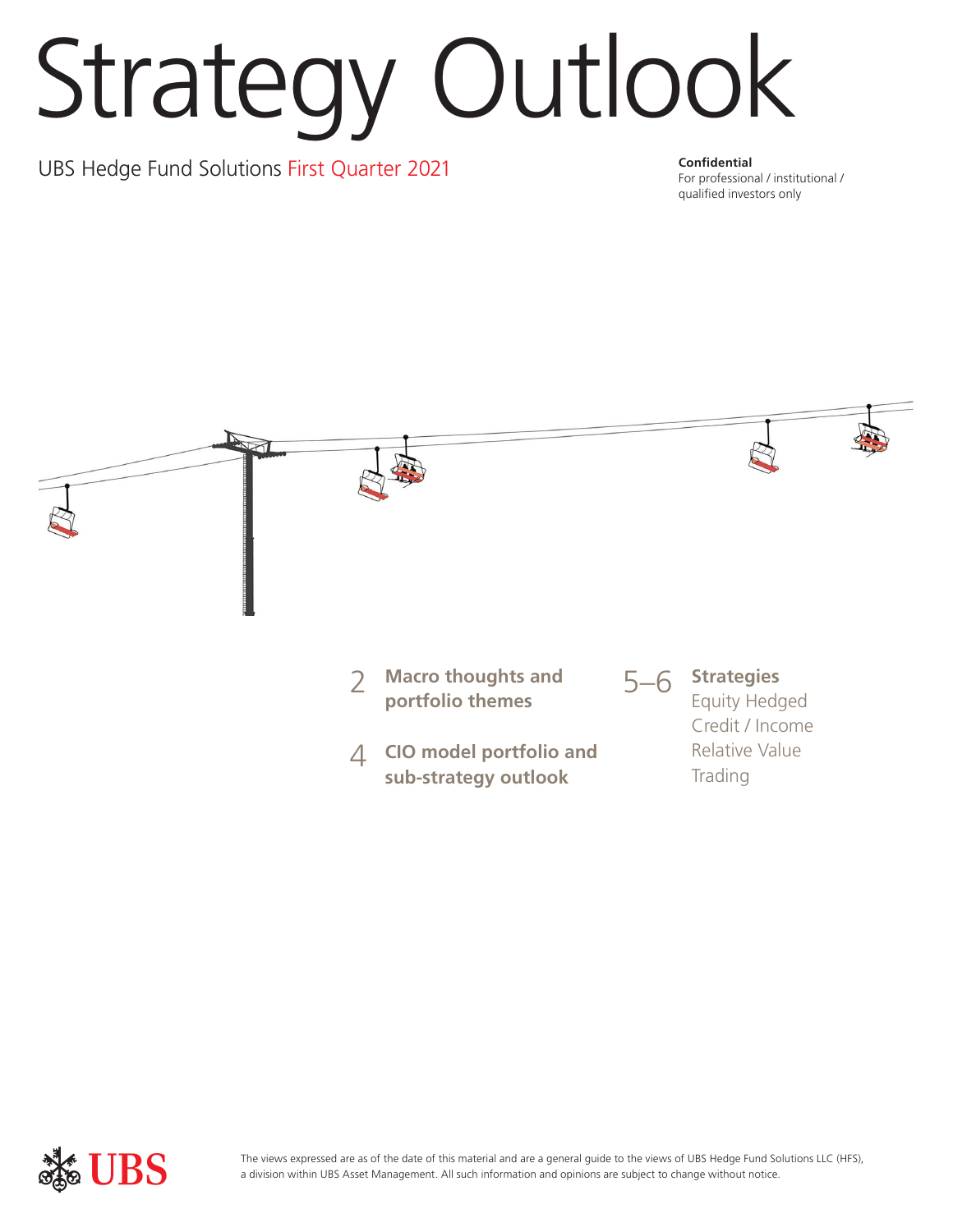## Macro thoughts and portfolio themes

With the blue wave culminating from the Georgia run-off, we expect a large fiscal stimulus in the near term.

The higher Treasury rates we observed after the run-off were well anticipated and a consensus position for many managers. Already, the policy backdrop continues to be supportive, with global Central Banks eager to stimulate signs of inflation. With Democrat control, investors need to weigh the positives of fiscal stimulus and also contemplate the potential impact of higher corporate and individual taxes, increased regulation and measures to combat inequality such as a higher minimum wage. That said, Democrats have only a thin majority, and this provides a check on the most far-reaching of their policy plans.

At present, US unemployment remains high, and the resurgence of COVID-19 has hit consumers' incomes in meaningful ways, stalling the recovery. We are in the midst of what will be a tough few months in terms of human impact

and economic activity. However, many economists believe the risk of recession is negligible because of the impact of fiscal stimulus and evidence that, overall, households were able to increase savings. Unless derailed by virus mutations, re-opening bump to US GDP is widely expected in Q2 2021 from both pent-up consumer demand, forestalled corporate investment and stimulus.

The market is clearly comfortable that positive vaccine news and eventual wider deployment will bridge us toward some level of immunity by summertime. However, the question that remains is how much of this reflationary view is already priced into a market with high valuations and tight risk premia. The investment implications of an inflationary environment are significant, and signs of inflation will be closely monitored. Commodities and basic

materials have started to reprice, and housing is also squeezed. The sum of tools in the hands of Congress, the Federal Reserve and US Treasury can be deployed in a way that encourages inflation, which the Fed signaled it will tolerate. Moreover, former Fed Chair Yellen's confirmation atop the Treasury with bipartisan political support could signal a possibility for coordinated actions.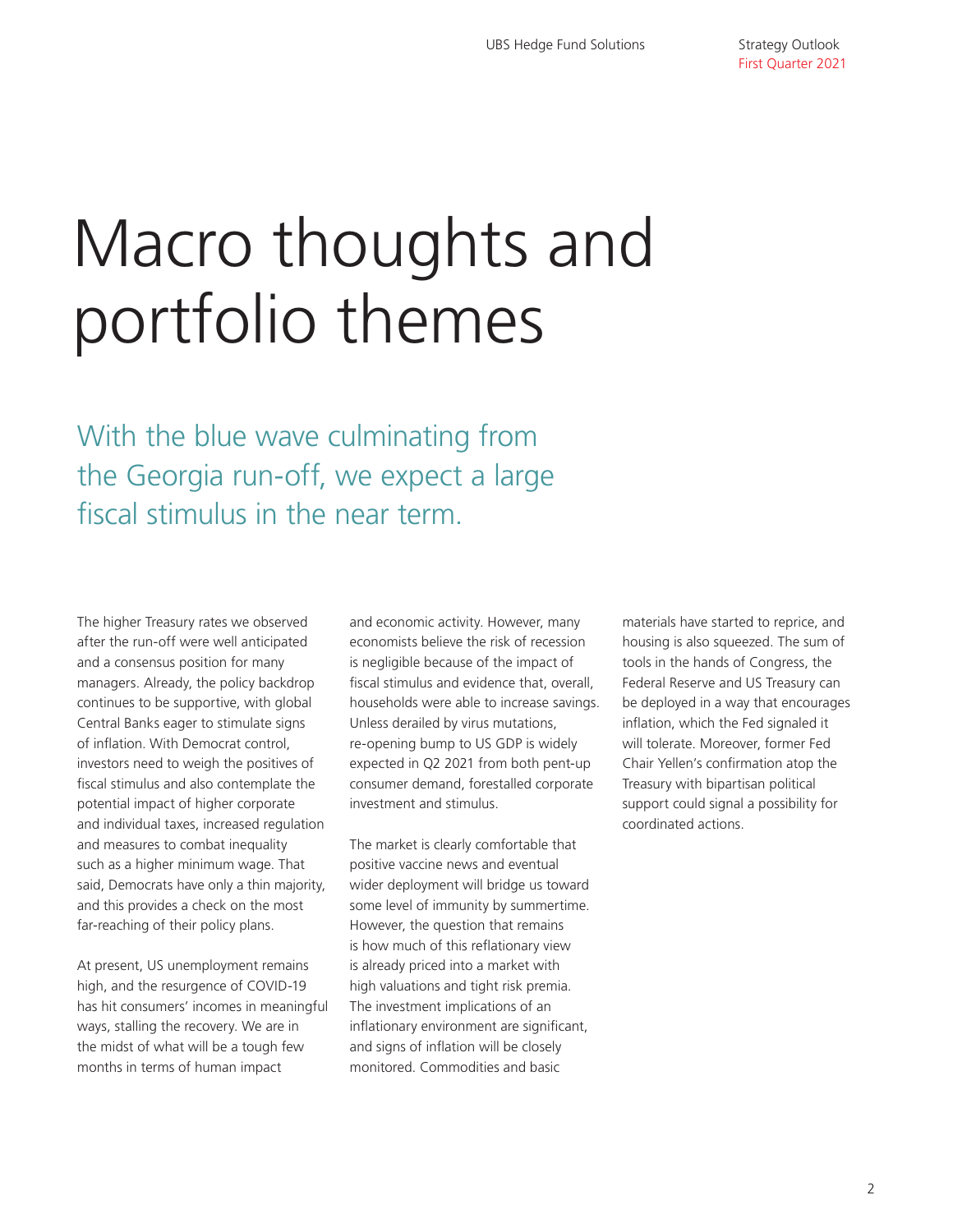A re-opening bump to US GDP is widely expected in Q2 2021 from pent-up consumer demand, forestalled corporate investment and the new COVID recovery stimulus.



## **As we get past the transition period to the new administration, volatility levels could moderate further.**

- This should allow investors to focus on micro analysis and company fundamentals instead of the macro backdrop, which has consumed investors in 2020.
- Our view is that a return to fundamentals, along with the normalization of economies and market behavior, are expected to be drivers of alpha on long / short trades. After periods of elevated correlation and volatility, which we experienced in 2020, we tend to see an attractive alpha environment.
- Within portfolios, we seek to take advantage of dispersion and be positioned in places where volatility could persist. As such, we expect to increase allocations to Equity Hedged and commodity-focused Trading managers.

Portfolio positioning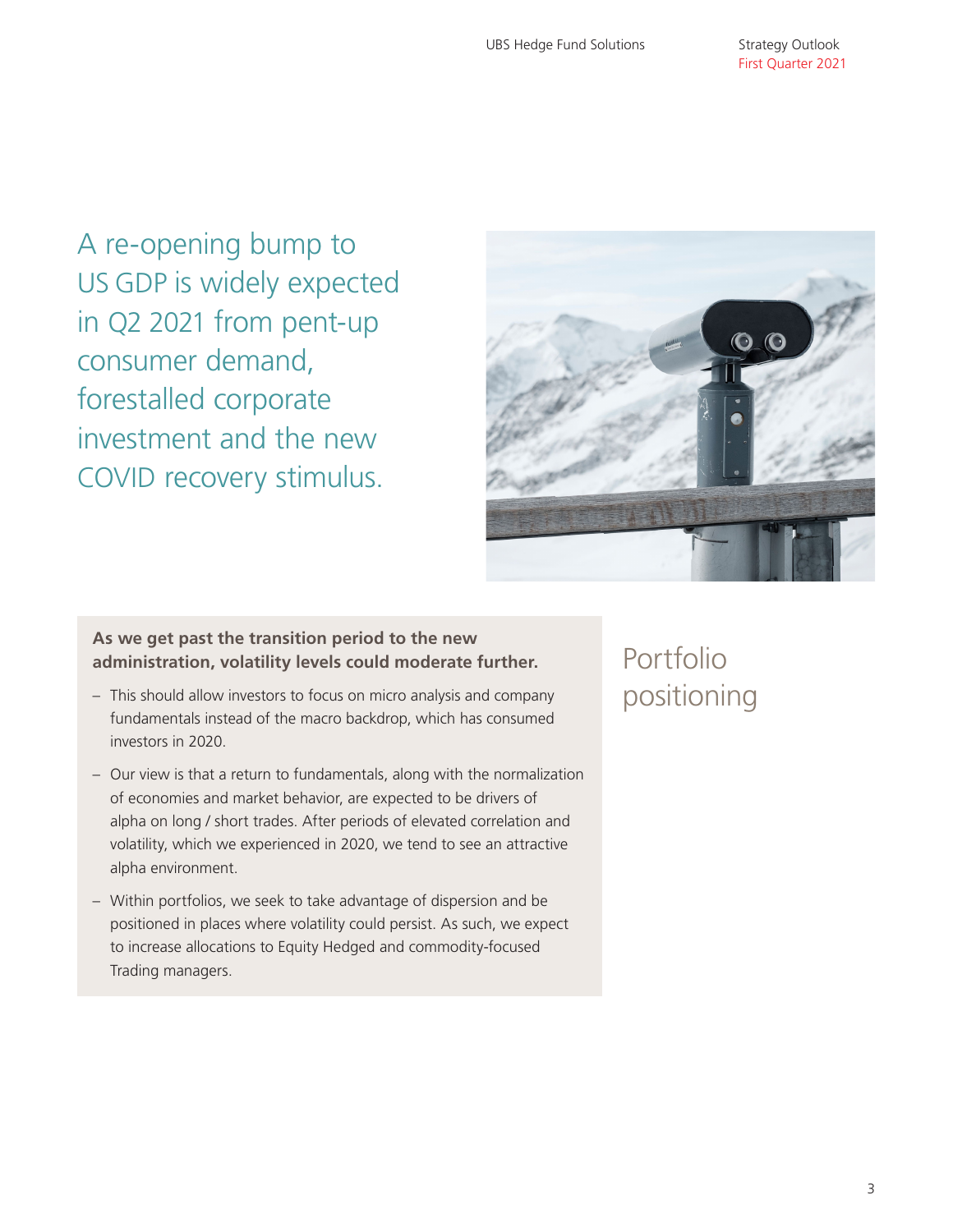## CIO model portfolio and sub-strategy outlook

| Strategy              | Sub-strategy                       | Q1 2021<br>Forward looking<br>target weight % |                |
|-----------------------|------------------------------------|-----------------------------------------------|----------------|
| <b>Equity Hedged</b>  | <b>Fundamental</b>                 | $\bigoplus$                                   | 20             |
|                       | <b>Equity Event</b>                | $\bigoplus$                                   | 5              |
|                       | Opportunistic Trading              |                                               | 9              |
|                       | <b>Equity Hedged total</b>         |                                               | 34             |
| Credit / Income       | Distressed                         |                                               | $\overline{2}$ |
|                       | Corporate Long / Short             |                                               | $\overline{7}$ |
|                       | <b>Asset Backed Securities</b>     |                                               | 6              |
|                       | Reinsurance / ILS                  |                                               | 1              |
|                       | CLO / Corporate Lending            |                                               |                |
|                       | <b>Other Income</b>                | Θ                                             | 1              |
|                       | Credit / Income total              |                                               | 17             |
| <b>Relative Value</b> | Merger Arbitrage                   |                                               | $\overline{2}$ |
|                       | Capital Structure / Volatility Arb |                                               | $\overline{7}$ |
|                       | Quantitative Equity                |                                               | 6              |
|                       | <b>Fixed Income Relative Value</b> | $\ominus$                                     | $\overline{7}$ |
|                       | Agency MBS                         |                                               | 3              |
|                       | <b>Relative Value total</b>        |                                               | 25             |
| <b>Trading</b>        | Systematic                         |                                               | 1              |
|                       | Discretionary                      |                                               | 19             |
|                       | <b>Commodities</b>                 | $\bigoplus$                                   | 4              |
|                       | <b>Trading total</b>               |                                               | 24             |

 $\Theta$  Negative Outlook (+) Positive Outlook

### **Fundamental**  $\oplus$

– HFS expects fundamentally-driven stock dispersion to support two-way alpha generation on both the long and short sides of portfolios

### **Equity Event**  $\oplus$

- Recent elections increased the likelihood of greater US fiscal stimulus, while successful vaccine trials provide a rough timeline for the normalization of economy
- A reopening / recovery could support possible sector rotation toward cyclicals and a rebound of event activity

### **Fixed Income Relative Value**  $\ominus$

– Modest expected returns due to lower volatility and fewer trades in themes such as US cash / futures basis, EU periphery spread trading and LIBOR transition

### **Commodities**  $\oplus$

– HFS has a positive outlook for discretionary commodities approaches given higher expected volatility and a possible reflationary environment under a Biden Presidency, which is likely to place greater attention on environmental issues and infrastructure spending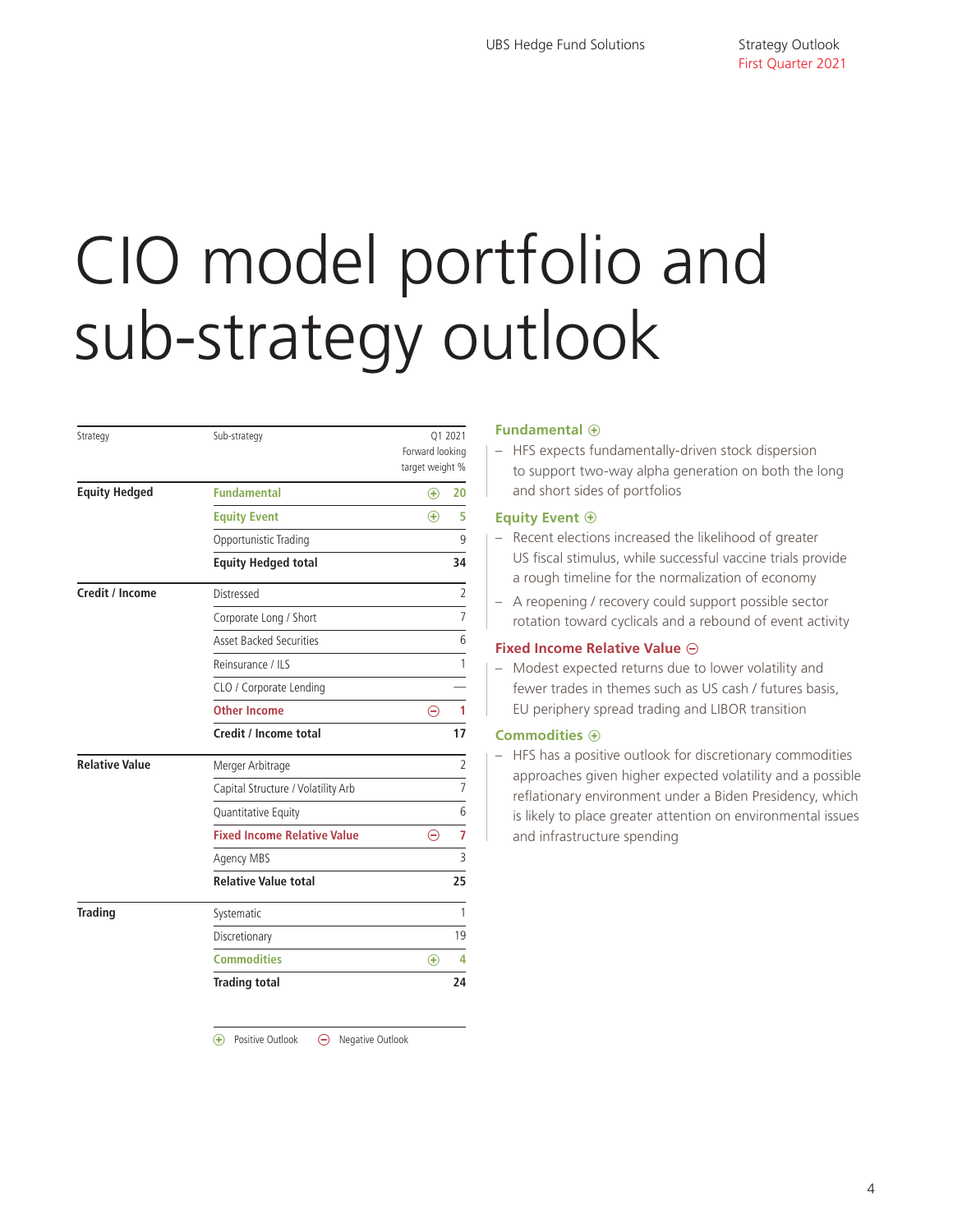## **Strategies**

## Equity Hedged

**HFS plans to increase allocations to Equity Hedged (EH) and will seek to position portfolios in regions and sectors with persistent volatility and higher dispersion.** In the US, we are looking to add US generalist managers and maintain our focus on biotech. However, we are mindful of elevated gross exposure levels, overall concentration to growth vs. cyclicals or value, and the presence of an emerging retail factor which disregards fundamentals and can challenge short side investing. We have high conviction in the EH opportunity set over the longer-term. Positive secular and market forces continue in APAC and Greater China, including consumption reshoring / quality upgrades and trends in sectors like healthcare. US / China tensions around Executive Orders and ADRs require monitoring, as does the potential for China to withdraw some fiscal policy stimulus. Japan corporate event activity is also an ongoing theme. We are researching European Equity Hedged managers, where performance has generally lagged other regions. Political risk is now lighter and thematic growth may be possible around recovery spending and green stimulus.

## Credit / Income

**HFS allocated to Credit / Income in 2020 through tactical long / short managers and through other longer-biased approaches to take advantage of dislocations.** Most sectors have now rebounded aside from notable exceptions, such as CMBS and lower quality CLOs. Our existing ABS, RMBS and Agency MBS allocations will likely be on hold, unless we uncover opportunities that offer yield with possibility for incremental capital appreciation. In corporate credit, while managers could also benefit from a return to fundamentals, we see this area as less attractive due to present tightness from policy support and ongoing yield chasing, as well as lack of defaults and downgrades. However, we believe this does set-up well for hedged credit managers adept at finding short opportunities.

### **US dispersion by industry group High yield market spreads**



Source: Bloomberg, HFS; Daily data; Jan 1, 2020–Dec 31, 2020. Data illustrates the performance of 75th percentile stock in the respective industry group subtracted by the 25th percentile stock in that industry group. Size of circle indicates the number of observations within each sector. PAST PERFORMANCE IS NOT INDICATIVE OF FUTURE RESULTS.



Source: Bank of America Merrill Lynch; Daily data; Jan 3, 2006–Dec 31, 2020. Indices are for illustrative purposes only. Please see end notes for index descriptions.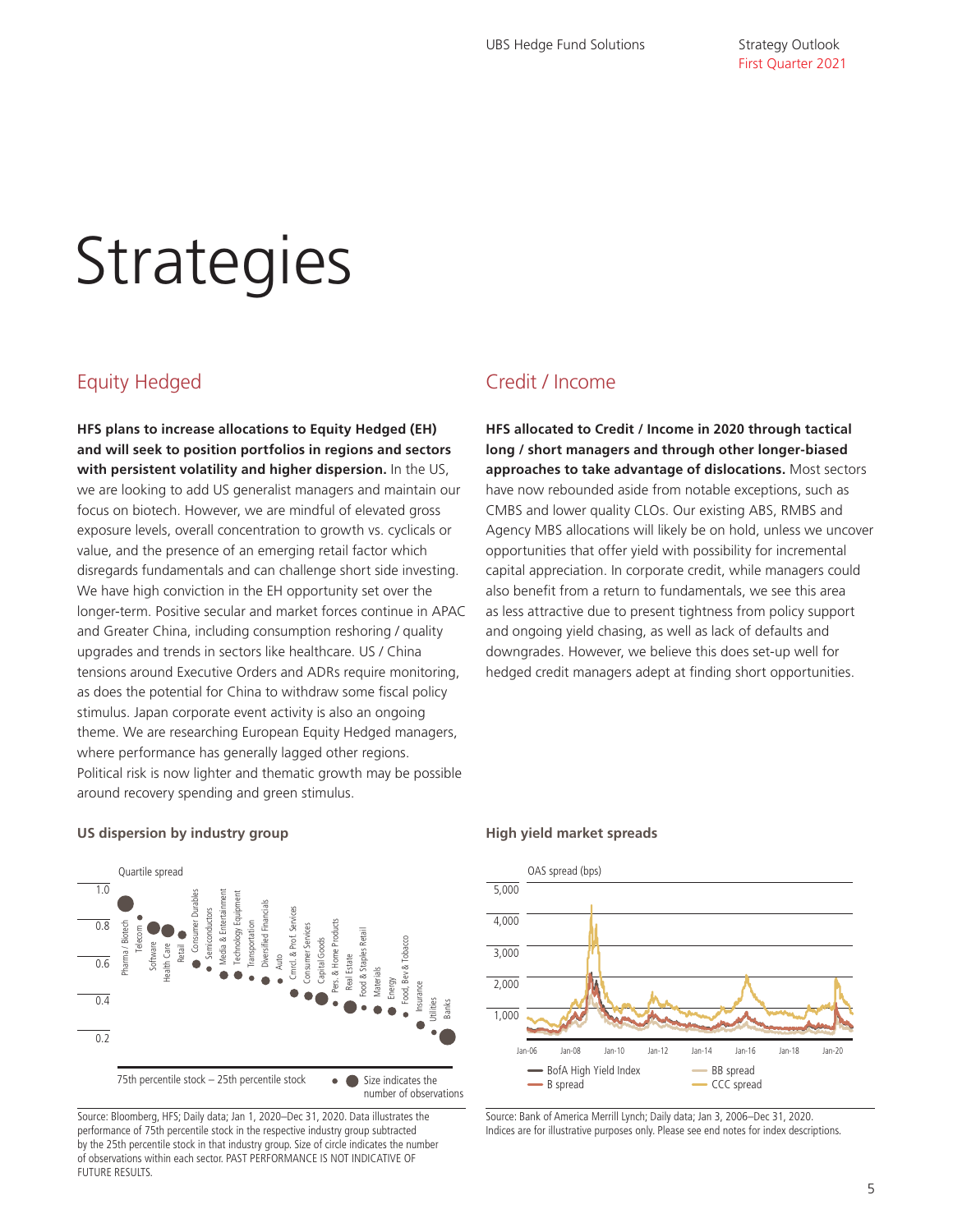Strategy Outlook First Quarter 2021



## Relative Value

**HFS reduced Relative Value (RV) in 2020—starting with quant equity, then merger arb and then Fixed Income Relative Value (FIRV)—to fund other opportunities.**  Capital Structure / Volatility Arbitrage remains in focus as companies access financing via convertibles. Special purpose acquisition companies (SPACs) are also driving this strategy and attracting capital from Merger Arb and Multi-Strat managers. While we consider SPACs an interesting asymmetric trade on a leveraged basis, we remain attentive to how flows, liquidity and possible regulatory change could alter the dynamics. In Agency MBS, the Ginnie Mae project loan (GPL) sector is our highest conviction theme given the increase in prepayment speeds. FIRV still remains a meaningful allocation and could benefit somewhat from steeper yield curves. However, expectations of lower fixed income volatility and the wide availability of balance sheet financing can diminish opportunities and thus lower our return expectations.

## **Trading**

**Within Trading, HFS is likely to increase allocations to commodity-focused traders while maintaining our allocations to discretionary macro managers.** Our view on developed markets (DM) Trading is still moderately positive despite expecting volatility to subside, as well as concerns on crowding and consensus positioning. With front-end rates anchored at zero, the debate around whether policy can create inflation can still manifest in vol further out along the yield curve, providing opportunities for macro RV approaches. We are comparatively more cautious on Emerging Markets (EM). Despite higher real yields and dispersion, EM risk premia has compressed. As managers seek to hedge out duration or inflation risk, these hedges could leave them somewhat exposed in a flight-to-quality scenario. HFS typically maintains low exposure to the Commodities strategy, but the blue wave signals change in energy policy and infrastructure spending, thus catalyzing two-way drivers in commodities that could play out over years. Furthermore, a demand pickup and potential supply response can quickly add to volatility in the near term.



Source: UBS, Bloomberg; Weekly data; Jan 2, 2015–Jan 8, 2021. Data includes definitive deals with median spreads ranging from 0% to 50% and have more than five days to closing. PAST PERFORMANCE IS NOT INDICATIVE OF FUTURE RESULTS.

### **Median annualized merger arbitrage spreads 30 day rolling volatility of copper, WTI, soybeans, gold**



Source: Bloomberg; Daily data; Jul 1, 2020–Dec 18, 2020. Indices are for illustrative purposes only. Please see endnotes for index descriptions. PAST PERFORMANCE IS NOT INDICATIVE OF FUTURE RESULTS.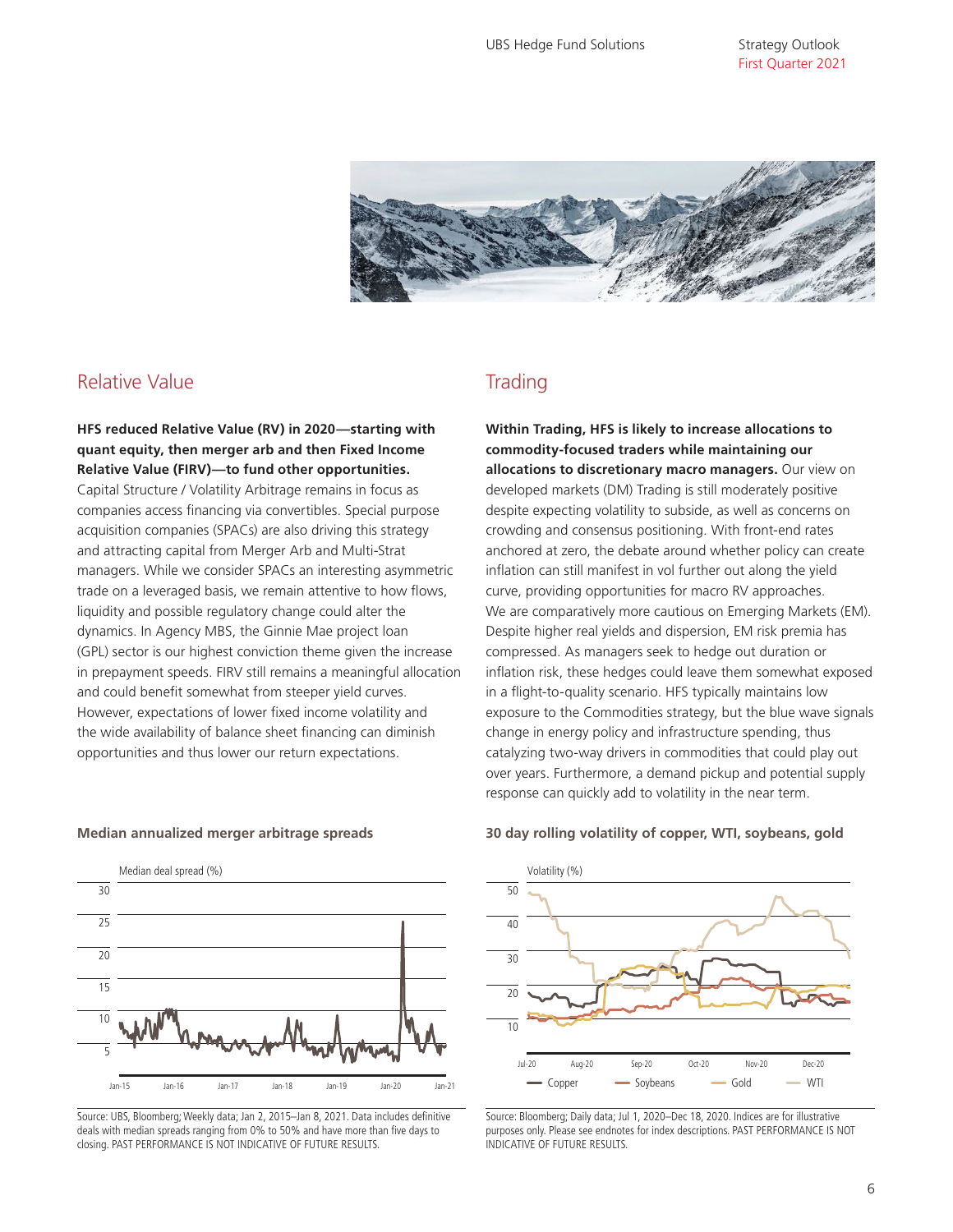## Contact information

### **North America Stamford** Tel. +1-203-719 1428

**Europe London** Tel. +44-20-7901 5838 **Japan Tokyo** Tel. +81-3-5208 7406 **Asia Pacific Hong Kong** Tel. +852-2971 8077

**Zurich** Tel. +41-44-234 7200

To view our full range of products, register at **www.ubs.com/alternatives**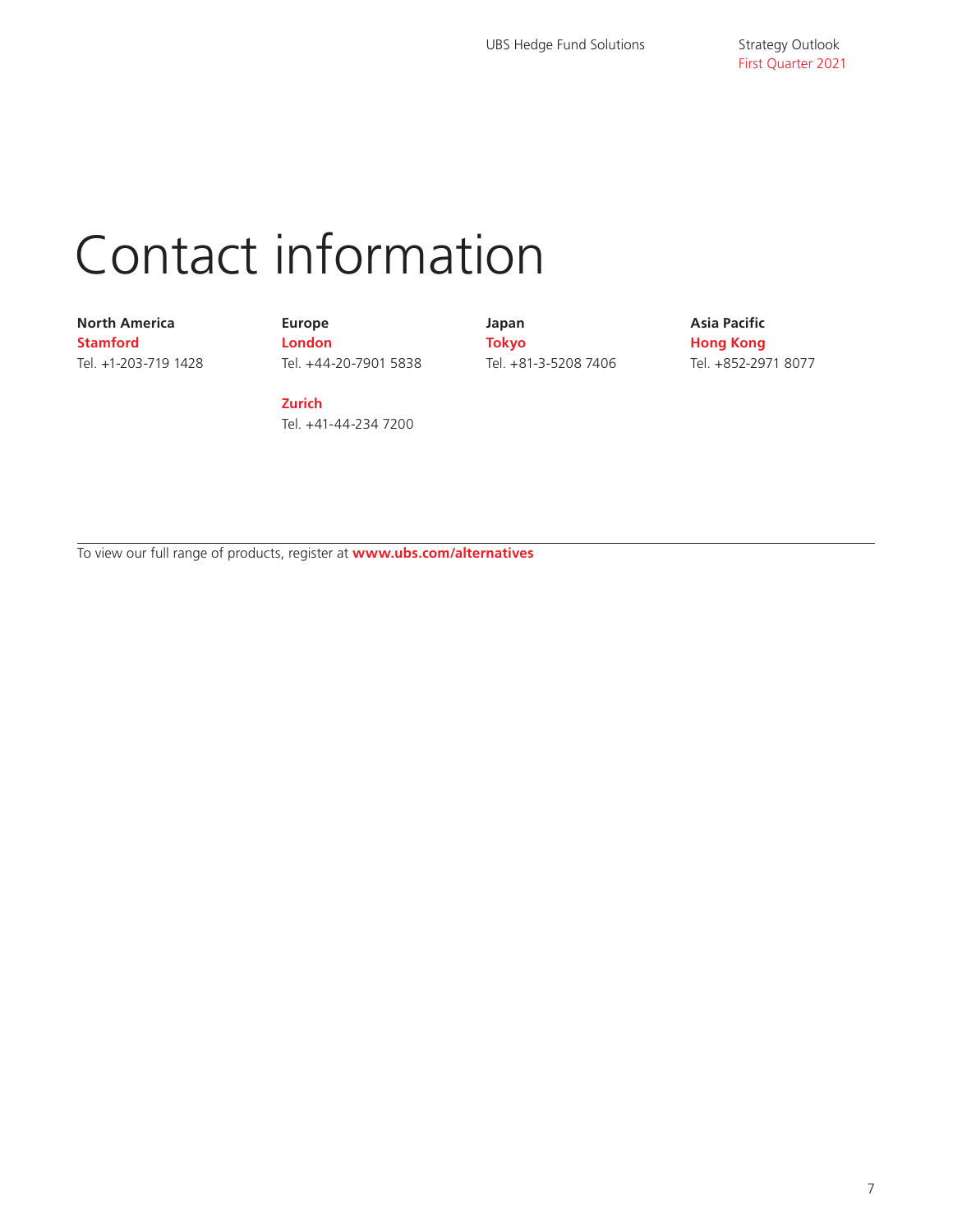## Endnotes

### **Index descriptions**

*The use of indices is for illustrative purposes only.* 

**BofA Merrill Lynch US High Yield Master II (H0A0) Index**

The BofA Merrill Lynch US High Yield Master II (H0A0) Index tracks the performance of below investment grade US dollardenominated corporate debt publicly issued in the US domestic market. Qualifying securities must have a below investment grade rating (based on a composite of Moodys, S&P and Fitch) and an investment grade rated country of risk. In addition, qualifying securities must have at least one year remaining term to maturity, a fixed coupon schedule and a minimum amount outstanding of USD 100 million. Original issue zero coupon bonds, 'global' securities (debt issued simultaneously in the Eurobond and U. S. domestic bond markets), 144a securities and pay-in-kind securities, including toggle notes, qualify for inclusion in the index. Callable perpetual securities qualify provided they are at least one year from the first call date. Fixed-to-floating rate securities also quality provided they are callable within the fixed rate period and are at least one year from the last call prior to the date the bond transitions from a fixed to a floating rate security. DRD-eligible and defaulted securities are excluded from the index.

### **HG1 Comdty**

Copper Futures.

**CL1 Comdty** WTI Crude Oil Futures.

**S 1 Comdty** Soybeans Futures.

**XAUUSD Curncy** Gold spot price quoted in USD.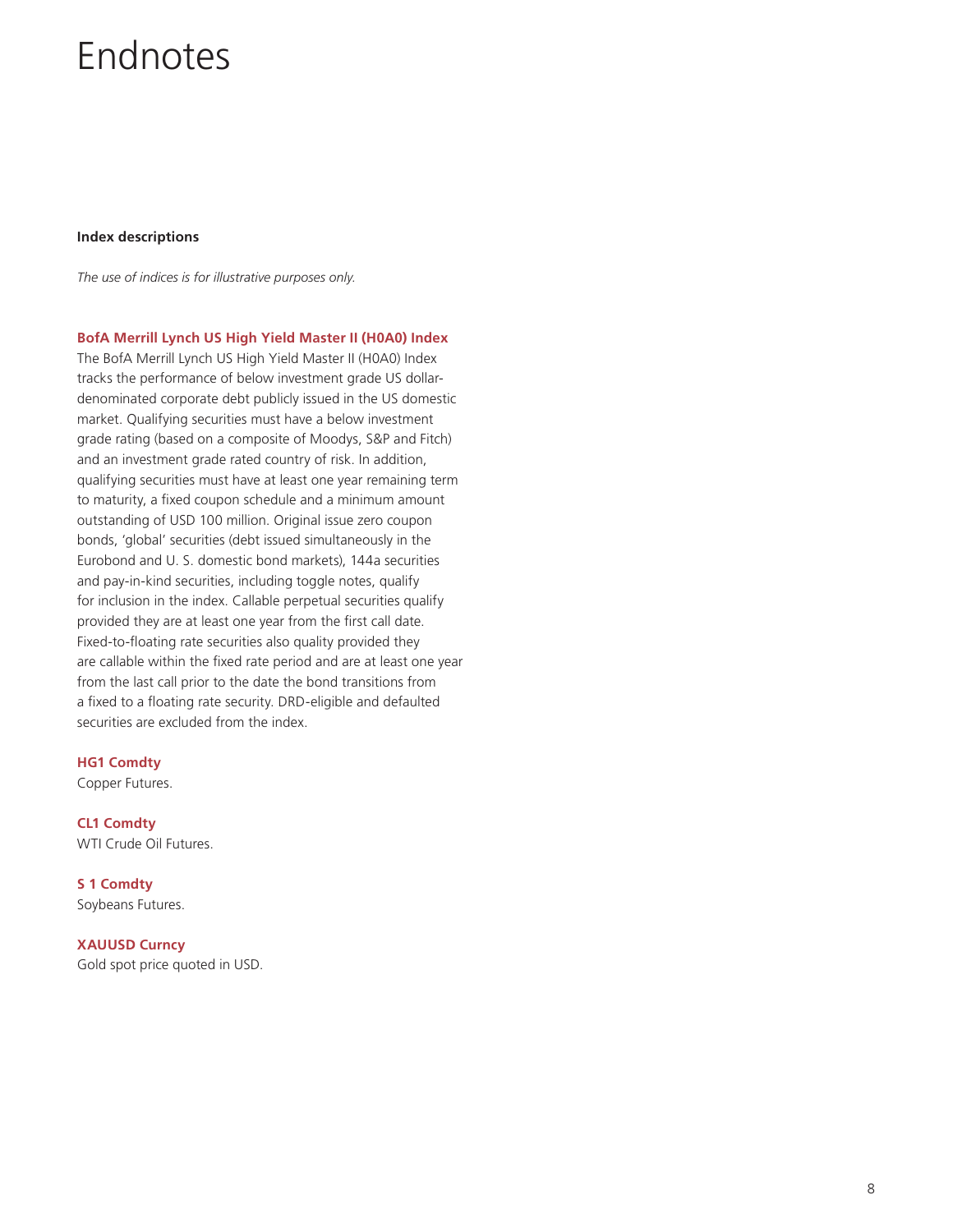## Risk considerations

The strategies described herein are speculative and entail substantial risks which may place your capital at risk. An investment in these strategies includes the risks inherent in an investment in securities, as well as specific risks associated with limited liquidity, the use of leverage, short sales, options, futures, derivative instruments, investments in non-US securities and illiquid investments. The Fund invests largely in other unregulated hedge funds. Such a portfolio of hedge funds may increase an investor's volatility for potential losses or gains.

A particular manager of any strategy, from time to time, may invest a substantial portion of the assets managed in an industry sector. As a result, the manager's investment portfolio may be subject to greater risk and volatility than if investments had been made in the securities of a broader range of issues. There can be no assurances that any particular strategy (hedging or otherwise) will be successful or that it will employ such strategies with respect to all or any portion of its portfolio. These strategies can be highly illiquid, are not required to provide periodic pricing or valuation to investors, and may involve complex tax strategies.

The strategies may be highly leveraged and the volatility of the price of its interests may be great. The fees and expenses charged by any individual manager of a strategy may substantially offset any trading profit.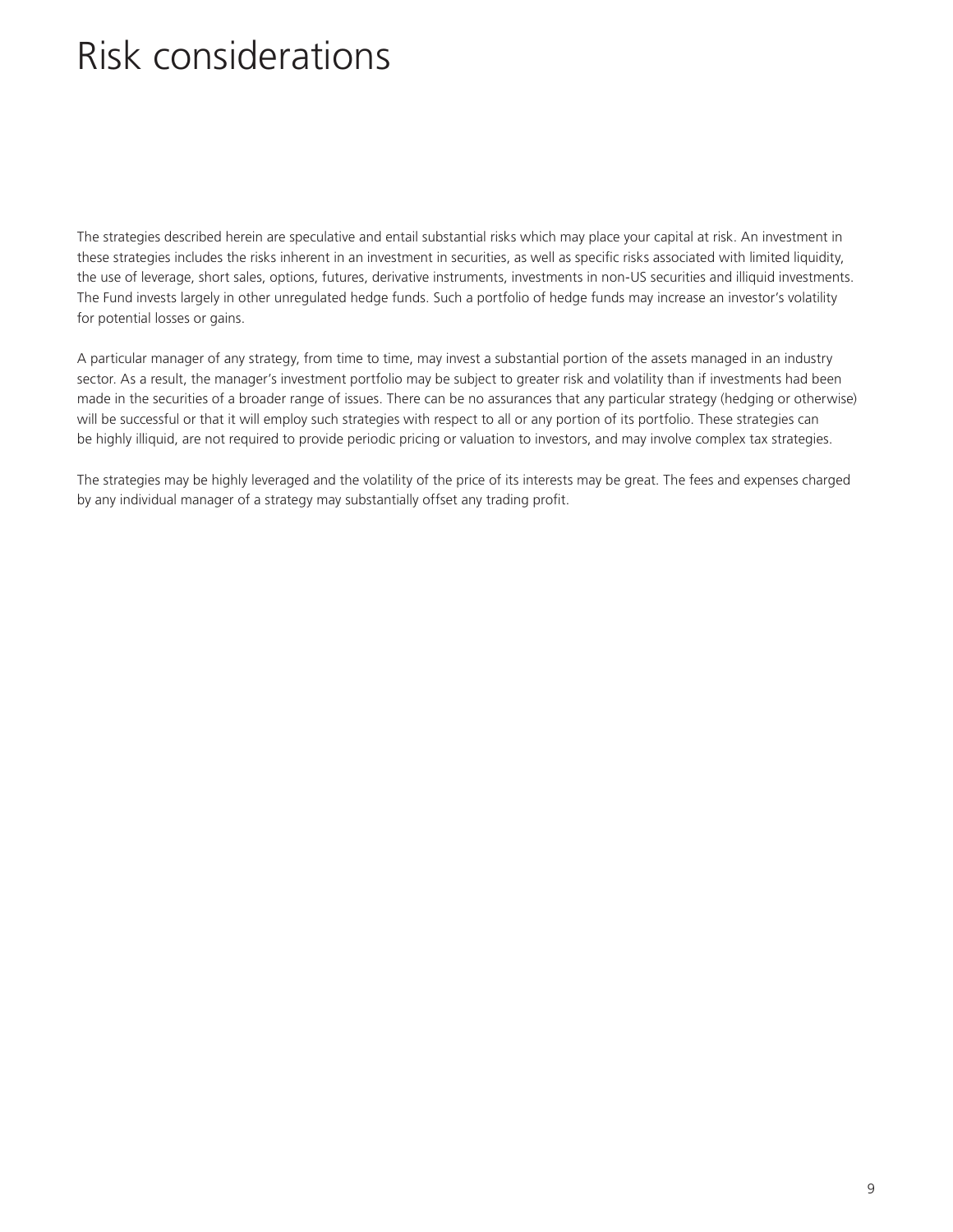The views expressed are as of February 2021 and are a general guide to the views of UBS Hedge Fund Solutions LLC (HFS), a division within UBS Asset Management. This document does not replace portfolio and fund-specific materials. Commentary is at a macro or strategy level.

Please note that past performance is not a guide to the future. Potential for profit is accompanied by the possibility of loss. The value of investments and the income from them may go down as well as up and investors may not get back the original amount invested. This document is a marketing communication. Any market or investment views expressed are not intended to be investment research. The document has not been prepared in line with the requirements of any jurisdiction designed to promote the independence of investment research and is not subject to any prohibition on dealing ahead of the dissemination of investment research. The information contained in this document does not constitute a distribution, nor should it be considered a recommendation to purchase or sell any particular security or fund. The information and opinions contained in this document have been compiled or arrived at based upon information obtained from sources believed to be reliable and in good faith. All such information and opinions are subject to change without notice.

A number of the comments in this document are based on current expectations and are considered "forward-looking statements." Actual future results, however, may prove to be different from expectations. The opinions expressed are a reflection of UBS Hedge Fund Solutions LLC's best judgment at the time this document is compiled and any obligation to update or alter forwardlooking statements as a result of new information, future events, or otherwise is disclaimed. Furthermore, these views are not intended to predict or guarantee the future performance of any individual security, asset class, and the markets generally, nor are they intended to predict the future performance of any UBS Hedge Fund Solutions LLC, portfolio or fund.

Except where otherwise indicated herein, the information provided herein is based on matters as they exist as of the date of preparation and not as of any future date, and will not be updated or otherwise revised to reflect information that subsequently becomes available or circumstances existing or changes occurring after the date hereof. Certain information contained in this presentation constitutes "forward-looking statements," which can be identified by the use of forward-looking terminology such as "may," "will," "should," "expect," "anticipate," "target," "project," "estimate," "intend," "continue," or "believe," or the negatives thereof of other variations thereon or comparable terminology. Due to various risks and uncertainty, actual events or results or the actual performance of a Fund may differ materially from those reflected or contemplated in such forwardlooking statements.

### **PAST PERFORMANCE IS NOT INDICATIVE OF FUTURE RESULTS.**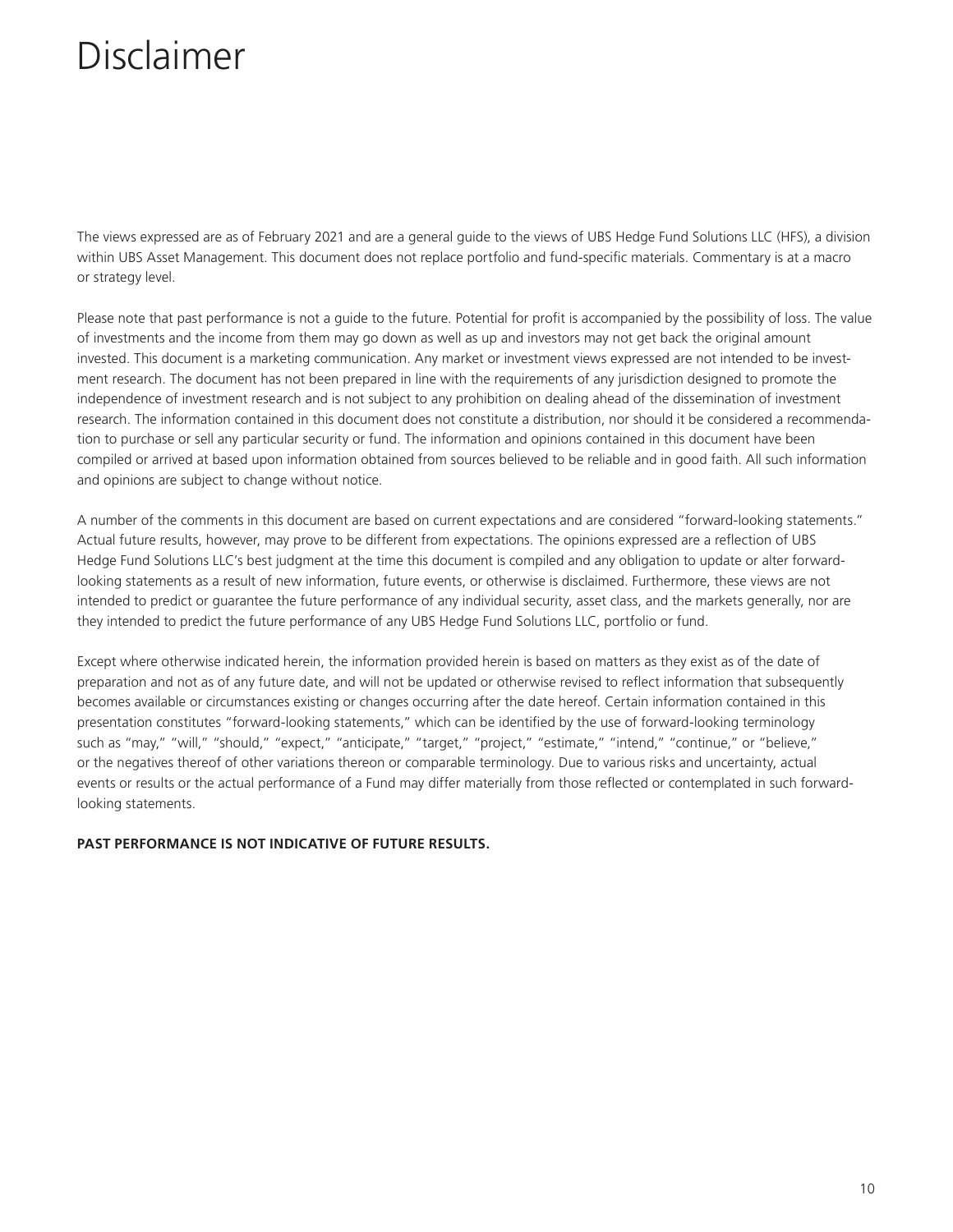This document is for informational purposes only and is not intended to be construed as an invitation or offer of securities or to conclude a contract or to buy and sell any security or related financial instrument. Such an offer will only be made by means of a confidential offering memorandum. This material is confidential and intended solely for the information of the person to whom it has been delivered and may not be distributed in any jurisdiction where such distribution would constitute a violation of applicable law or regulations or to certain categories of investors. Recipients may not reproduce or transmit it, in whole or in part, to third parties. The program described herein is for sophisticated investors or professional clients as the program by its nature involves a substantial degree of risk. This document is not to be distributed to or relied upon by retail clients under any circumstances. The information in this document does not constitute advice and does not take into consideration your investment objectives, legal, financial or tax situation or particular needs in any other respect. Investors should seek professional advice as to the suitability of the program. If conflicts exist between this document and the applicable offering memorandum, the offering memorandum takes precedence. Any returns presented may or may not be indicative of the returns of the share class, series, and/or fund offered to you. Commissions and costs have a negative impact on performance. Should the currency of a financial product or service not match your reference currency, performance may rise or fall due to currency fluctuations. Your actual returns may be different and can be determined from the statements sent by the fund's administrator.

Unless otherwise noted, the information used to create information presented was based solely on information collected and retained by the investment manager and is believed to be reliable, but its accuracy cannot be guaranteed. Information used herein may have been obtained from third party sources including affiliates and as such the investment manager makes no representations as to the accuracy of such source or information which is subject to change without notice to the recipient. Notwithstanding the foregoing, third party funds and managers have neither reviewed nor approved any of the charts, graphs or other materials prepared by UBS Hedge Fund Solutions LLC based on information contributed by such third party funds and managers. If contained in a presentation, the information herein is not intended to be read in isolation and may not provide a full explanation of all of the topics that were presented and discussed. All such information and opinions are subject to change without notice. Neither this document nor the securities nor any other financial instruments referred to herein have been registered or filed with or approved or disapproved by any regulatory authority of any

country or jurisdiction, and no regulatory authority has passed upon or endorsed upon the merits of this product or the accuracy or adequacy of this document. UBS may have a position in and may make a purchase and/or sale of any of the securities or other financial instruments mentioned in this document. This document may contain statements that constitute "forward-looking statements", including, but not limited to, statements relating to our future business development. While these forward-looking statements represent our judgments and future expectations concerning the development of our business, a number of risks, uncertainties and other important factors could cause actual developments and results to differ materially from our expectations. Any market or investment views expressed are not intended to be investment research. Source for all data and charts (if not indicated otherwise): UBS Asset Management, a business division of UBS AG.

The securities offered hereby (if this presentation concerns a Fund) are not deposits or other obligations of UBS or any other Bank, are not endorsed or guaranteed by UBS or any other Bank, are not insured by the Federal Deposit Insurance Corporation (FDIC) or any other Governmental Agency and involve investment risks, including loss of principal invested.

Any losses in the Fund presented herein will be borne solely by investors in the Fund and not by the Investment Manager or its affiliates; therefore, the Investment Manager and its affiliates' losses in the Fund will be limited to losses attributable to the ownership interests in the covered fund held by the investment Manager and its affiliates in their capacity as investors in the Fund.

As an investor, you should read the Fund Documentation Prior to investing in the Fund.

An affiliate of the Investment Manager may serve as the Administrator of the Fund, and the Investment Manager may engage affiliates as Prime Brokers for the Fund. None of these entities will bear any losses for the fund.

Past performance (whether simulated or actual) is not indicative of future results. Potential for profit is accompanied by possibility of loss.

**For Switzerland:** For marketing and information purposes. This document has been issued by UBS Asset Management Switzerland AG, a company registered under the Laws of Switzerland, and its affiliates. The following paragraph refers only to fund(s) mentioned in this document, which are

distributed in or from Switzerland, which are managed by UBS and/or any of its affiliates and having UBS Fund Management (Switzerland) AG as Representative in Switzerland. Any such fund(s) referenced herein are intended only for Swiss qualified investors pursuant to Art 10 of the Collective Investment Schemes Act (CISA) and are not allowed to be distributed to the retail public (i.e. non-qualified investors).

Information for Swiss qualified Investors: Representative in Switzerland is UBS Fund Management (Switzerland) AG, Aeschenplatz 6, 4052 Basel. Paying Agent in Switzerland: UBS Switzerland AG, Bahnhofstrasse 45, 8001 Zürich.

The relevant Legal Fund Documents to this fund (s) are available free of charge from the Representative in Switzerland. Before any investment, please read the latest Legal Fund Documents. The information herein is not intended to be construed as a solicitation or an offer to invest in the fund(s). Past performance is not a reliable indicator of future results. The performance shown does not take account of any commissions and costs charged when subscribing and redeeming. If the currency of the fund(s) is different from your reference currency, the return can increase or decrease as a result of currency fluctuations. This information pays no regard to the specific or future investment objectives, financial or tax situation or particular needs of any specific recipient. The details and opinions contained in this document are provided by UBS Hedge Fund Solutions LLC without any guarantee or warranty and are for the recipient's personal use and information purposes only. This document and its contents have not been reviewed by any regulatory authority in Switzerland

**For USA:** This document has been issued by UBS Hedge Fund Solutions LLC for distribution to professional clients or sophisticated investors only. Funds are offered through UBS Asset Management (US) Inc./UBS Financial Services Inc. (a member of FINRA and SIPC). UBS Hedge Fund Solutions LLC (an investment adviser registered with the US Securities and Exchange Commission) and UBS Financial Services Inc./UBS Asset Management (US) Inc. are indirect wholly-owned subsidiaries of UBS AG.

**For UK/Jersey:** UBS Asset Management (UK) Ltd is a subsidiary of UBS AG. Registered in England. UBS Asset Management (UK) Ltd and UBS Asset Management Funds Ltd are authorised and regulated by the Financial Conduct Authority. UBS Asset Management Life Ltd is authorised by the Prudential Regulation Authority and regulated by the Financial Conduct Authority and the Prudential Regulation Authority. Telephone calls may be recorded.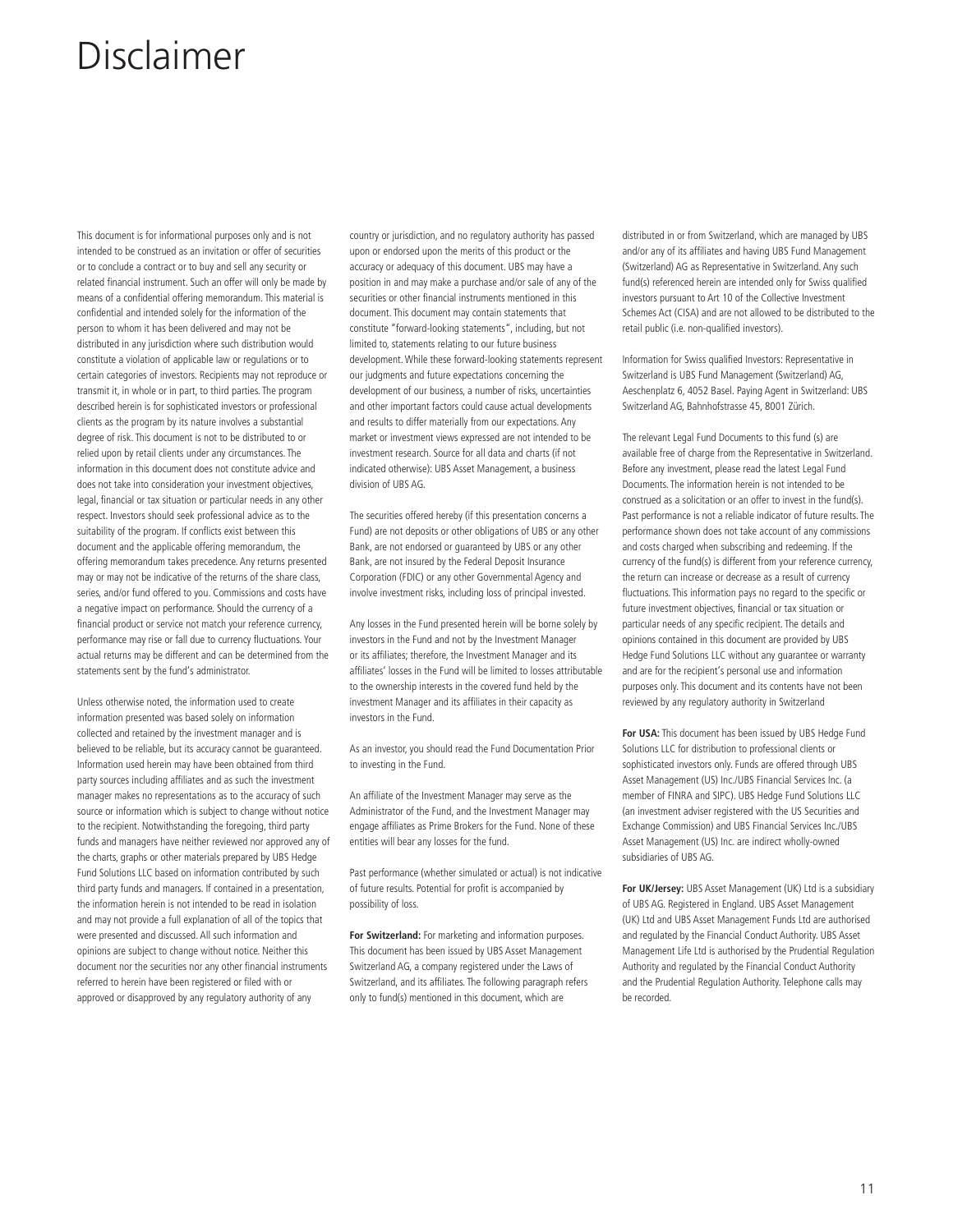This document is for Professional Clients only. It is not to be distributed to or relied upon by Retail Clients under any circumstances. This material supports the presentation(s) given. It is not intended to be read in isolation and may not provide a full explanation of all the topics that were presented and discussed. Care has been taken to ensure the accuracy of the content, but no responsibility is accepted for any errors or omissions. This document is a marketing communication. Any market or investment views expressed are not intended to be investment research. The document has not been prepared in line with the FCA requirements designed to promote the independence of investment research and is not subject to any prohibition on dealing ahead of the dissemination of investment research. Source for all data and charts (unless otherwise stated): UBS Asset Management

This document does not create any legal or contractual obligation with UBS Asset Management. The recipient agrees that this information shall remain strictly confidential where it relates to the Investment Manager's business. The prior consent of UBS Asset Management (UK) Ltd should be obtained prior to the disclosure of commercially sensitive information to a third party (excluding the professional advisors of the recipient). Information reasonably deemed to be commercially sensitive and obtained from UBS Asset Management (UK) Ltd should not be disclosed. This information is supplied with a reasonable expectation that it will not be made public. If you receive a request under the Freedom of Information Act 2000 for information obtained from UBS Asset Management (UK) Ltd we ask that you consult with us. We also request that any information obtained from UBS Asset Management (UK) Ltd in your possession is destroyed as soon as it is no longer required.

**For EMEA:** This document has been issued by UBS AG, a company registered under the Laws of Switzerland, and its affiliates. In relation to each member state of the EEA which, at the date of this document, has implemented the Alternative Investment Fund Managers Directive (Directive (2011/61/EU), the "AIFMD"), this document may only be distributed, and shares in the Fund may only be offered or placed, in a member state to the extent that: (i) the Fund is permitted to be marketed to professional investors in the relevant member state (as implemented in the local law/regulation of that member state); or (ii) this document may otherwise be lawfully distributed and/or the Shares in the Fund may otherwise be lawfully offered or placed in that member state (including at the initiative of the investor). In relation to each member state of the EEA which, at the date of this document, has not implemented the AIFMD, this document may only be distributed, and shares in the Fund may only be offered or

placed, to the extent that this document may be otherwise lawfully distributed and the shares in the Fund may be lawfully offered or placed in that member state (including at the initiative of the investor).

UBS AG and its affiliates, including, but not limited to UBS Asset Management (UK) Ltd, and any products or services mentioned in this document: (i) have not been approved by or registered with; and (ii) do not fall under the supervision of, the Securities and Commodities Authority of the United Arab Emirates.

**For Japan:** This document is sent to you, at your request, merely for information purposes only. No invitation or offer to subscribe or purchase securities is made except pursuant to the applicable laws and regulations of Japan, including but not limited to the Financial Instruments and Exchange Act and any other applicable laws, regulations or rules of Japan.

**For Hong Kong:** This document and its contents have not been reviewed by any regulatory authority in Hong Kong. No person may issue any invitation, advertisement or other document relating to the Interests whether in Hong Kong or elsewhere, which is directed at, or the contents of which are likely to be accessed or read by, the public in Hong Kong (except if permitted to do so under the securities laws of Hong Kong) other than with respect to the Interests which are or are intended to be disposed of only to persons outside Hong Kong or only to "professional investors" within the meaning of the Securities and Futures Ordinance (Cap. 571) and any rules made thereunder. The use of simulated past performance is not permitted in this jurisdiction.

**For Singapore:** This document has not been registered with the Monetary Authority of Singapore pursuant to the exemptions under Sections 304 and 305 of the SFA. Accordingly, this document may not be circulated or distributed, nor may the Securities be offered or sold, whether directly or indirectly, to any person in Singapore other than (i) to an institutional investor pursuant to Section 304 of the SFA, (ii) to an accredited investor or other relevant person in accordance with the conditions specified in Section 305 of the SFA or (iii) otherwise pursuant to, and in accordance with the conditions of, any other applicable provision of the SFA.

**For Vietnam:** This document does not contemplate an offer to sell the securities in Vietnam and has not been approved by the State Securities Commission of Vietnam which takes no responsibility for its contents. No offer to purchase the securities will be made in Vietnam and this document is intended to be read by the addressees only. Investors should themselves carefully balance the risks and the level of those risks before they make any decision to invest in the securities. Investors are responsible for obtaining all approvals required by the laws of Vietnam.

**For Korea:** The securities may not be offered, sold and delivered directly or indirectly, or offered or sold to any person for re-offering or resale, directly or indirectly, in Korea or to any resident of Korea except pursuant to the applicable laws and regulations of Korea, including the Capital Market and Financial Investment Business Act and the Foreign Exchange Transaction Law of Korea, the presidential decrees and regulations thereunder and any other applicable laws, regulations or rules of Korea. The securities have not been registered with the Financial Services Commission of Korea (FSC) for a public offering in Korea nor has it been registered with the FSC for distribution to non-qualified investors in Korea.

**For People's Republic of China**: This document and its contents have not been reviewed by, delivered to or registered with any regulatory or other relevant authority in the People's Republic of China (the "PRC"). This document is for informational purposes and should not be construed as an offer or invitation to the public, direct or indirect, to buy or sell securities. This document is intended for limited distribution and only to the extent permitted under applicable laws in the PRC. No representations are made with respect to the eligibility of any recipients of this document to acquire interests in securities under the laws of the PRC.

The securities may not be offered or sold directly or indirectly in the PRC. Neither this document or information contained or incorporated by reference herein relating to the securities, which have not been and will not be submitted to or approved/ verified by or registered with the China Securities Regulatory Commission ("CSRC") or other relevant governmental authorities in the PRC pursuant to relevant laws and regulations, may be supplied to the public in the PRC or used in connection with any offer for the subscription or sale of the Securities in the PRC. The Securities may only be offered or sold to the PRC investors that are authorised to engage in the purchase of Securities of the type being offered or sold. PRC investors are responsible for obtaining all relevant government regulatory approvals/licences, verification and/or registrations themselves, including, but not limited to, any which may be required from the CSRC, the State Administration of Foreign Exchange and/or the China Banking Regulatory Commission, and complying with all relevant PRC regulations, including, but not limited to, all relevant foreign exchange regulations and/or foreign investment regulations.